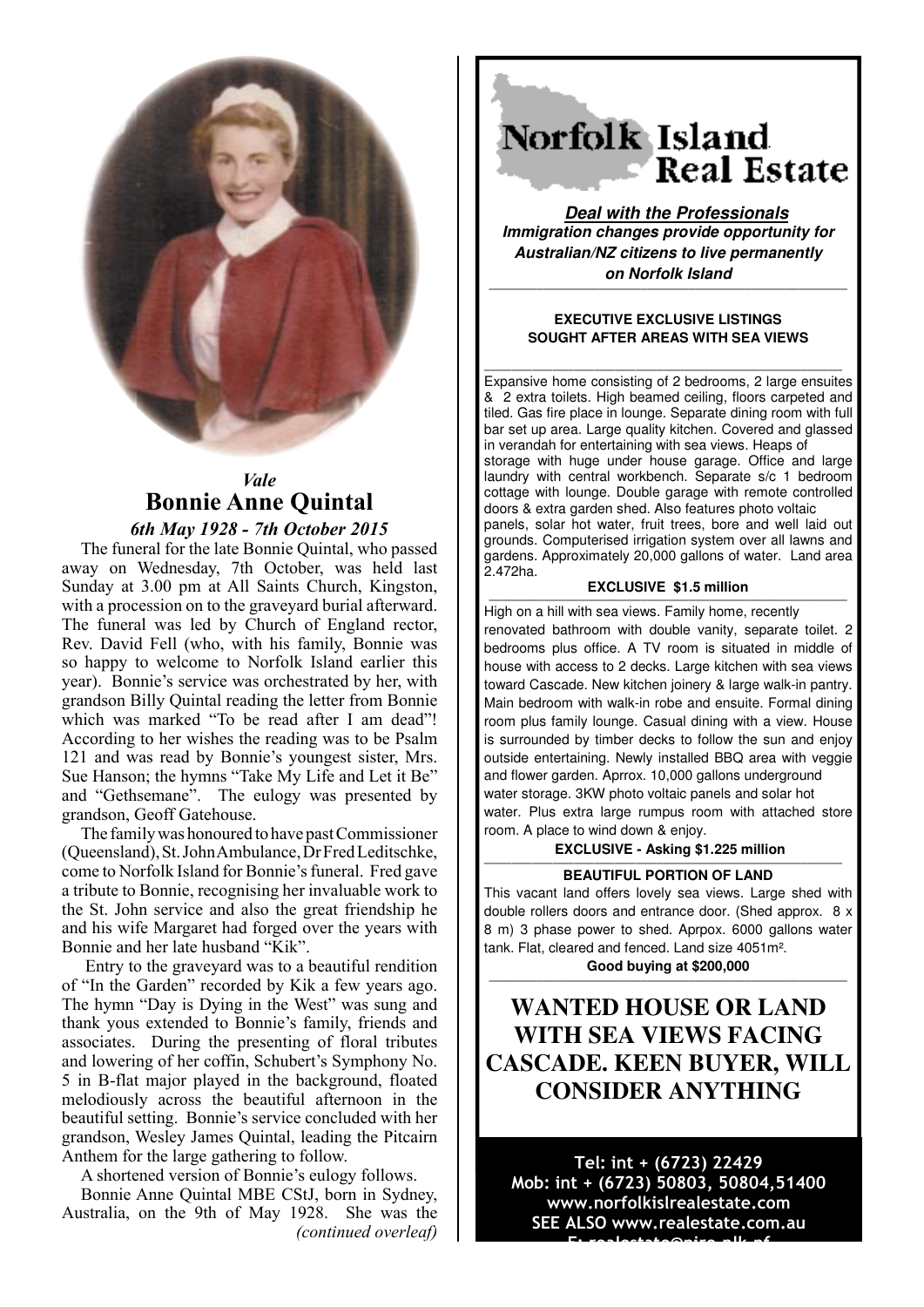#### *Bonnie Anne Quintal - continued*

oldest of the four children of Vera Elizabeth (nee Hamer) and Roland Humphrey Kelly. Her brother David died of leukaemia as a very young child in 1936. Her sister Wendy sadly pre-deceased her three years ago. Bonnie's youngest sister Sue of Erina, NSW has been back on-island since last Monday spending time with Bonnie.

Bonnie finished her schooling at Ravenswood School for Girls, Sydney, then went on to become a triple-certificated, Registered Nursing Sister. During breaks from nursing, Bonnie would visit her family at their guest-house "Headland" at Austinmer just south of Sydney. Their house-keeper was a Mrs. Marie Adams, who encouraged Bonnie to spend time nursing at a place called Norfolk Island. Bonnie and Sue are not sure if she was related to our Norfolk Adams' .

Bonnie arrived at Norfolk Island in January 1951 to nurse at the Norfolk Island Public Hospital. She met her husband soon after and on 21 October 1953, she became Mrs. George Roslyn "Kik-kik" Quintal. They had three children – David (deceased), Karenne and Marylin.

Bonnie loved classical music and growing up went to many fine concerts, most times with a conductor's baton tucked up her sleeve so that if the conductor took ill, she was ready to take his place. Similarly with ballet - the classics, she learned them all. Her mother Vera Kelly was an able actress whose role-play was so believable that for a time when Vera home-schooled Bonnie and her brother, Vera would wave them off to school at the front door with them calling "Goodbye Mummy". Little Bonnie and her brother then walked down the side of the house to the back door where they then said "Good morning Mrs. Kelly". In the afternoon they left school, walked up the side of the house to greet their mother and tell her all about their day at school. For those of you who remember, or were her students, you will now know where Bonnie got her penchant for staging shows, talent quests, her ballet school and photo shoots of the great classical ballets.

For the other parts of Bonnie's life, as she directed in her post-life letter, "page 467 in the Women of the World" volume, we found her life in point form.

QUALIFICATIONS: General Nursing Certificate; Katoomba Hospital 1944-48; Obstetrics Certificate, Crown Street Hospital for Women 1949; Anaesthetic Assistant; through Sydney Hospital 1960; X-Ray Technician; through Sydney Hospital 1961; Restricted Private Pilots Licence; Royal Newcastle Aero Club 1967; Paramedic Certificate and Advanced Cardiac Work, Wichita, Kansas USA 1984; Ultrasound studies, Brisbane and Canberra 1990 (and just to depart from the Women of the World entry, and I'm sure they don't want me telling you this, but I will – in 1989 mum and dad purchased the first ultra-sound machine for the Norfolk Island Hospital with Bonnie having some basic training on this at the time.)

APPOINTMENTS: Nursing sister, Katoomba Hospital; a short stint as school nurse at Sydney Church of England Girls Grammar School Moss Vale (where her young sisters were boarding students); Norfolk Island Public Hospital; Superintendent St. John Ambulance Norfolk Island Division; Treasurer Norfolk Island Clay Target Association.

AWARDS: Air Woman of the Year 1969; Member of the Most Excellent Order of the British Empire 1979; Churchill Fellowship 1985; Serving Sister of the Order of St. John 1988; Commander of the Order of St. John.

HOBBIES: Classical Music, Drama, Opera, Ballet, Clay Target Shooting, Teaching and training First Aid and Emergency procedures; Painting, Reading.

And that's it according to the published list in Women of the World. But there's more! For many, many years during all those years above, Bonnie was a very dedicated Sunday School teacher; assistant Girl Guide leader; Girl Rangers Leader; ballet school operator and teacher. She started the Emily Channer District Nursing service, funded by the late Charlie Herman and the Norfolk Island Lions Club. She started the St. John Ambulance Service over thirty years ago, running it, training the volunteers ambulance officers and teaching First Aid to almost all the Island - Bonnie attended her final St. John Skill Drill only 4 months ago; she wrote the weekly St. John column for the local papers for many years until recently. She taught herself to sew and made our clothes – always a new dress for the girls for Thanksgiving Day service.

*(continued overleaf)*

## SHIPPING NOTICE

AMENDED RECEIVALS FOR BRISBANE AND SYDNEY FOR THE NEXT SHIPS TO NORFOLK

| <b>CUT OFF</b>  | <b>CUT OFF</b> | <b>CUT OFF</b>  | <b>ETA</b>     |
|-----------------|----------------|-----------------|----------------|
| <b>BRISBANE</b> | <b>SYDNEY</b>  | <b>AUCKLAND</b> | <b>NORFOLK</b> |
| 21              | 21             | 10              | 19             |
| <b>OCT</b>      | <b>OCT</b>     | <b>NOV</b>      | NOV            |
| 5               | 3              | 23              | 3              |
| NOV             | NOV            | NOV             | <b>DEC</b>     |
| 14              | 11             | 12              | 21             |
| <b>DEC</b>      | <b>DEC</b>     | <b>JAN</b>      | JAN            |



**NORFOLK FORWARDING SERVICES** 

Website: www.norfolkforwarding.com

 teresa@norfolkforwarding.com Phone: 22886 or 57000